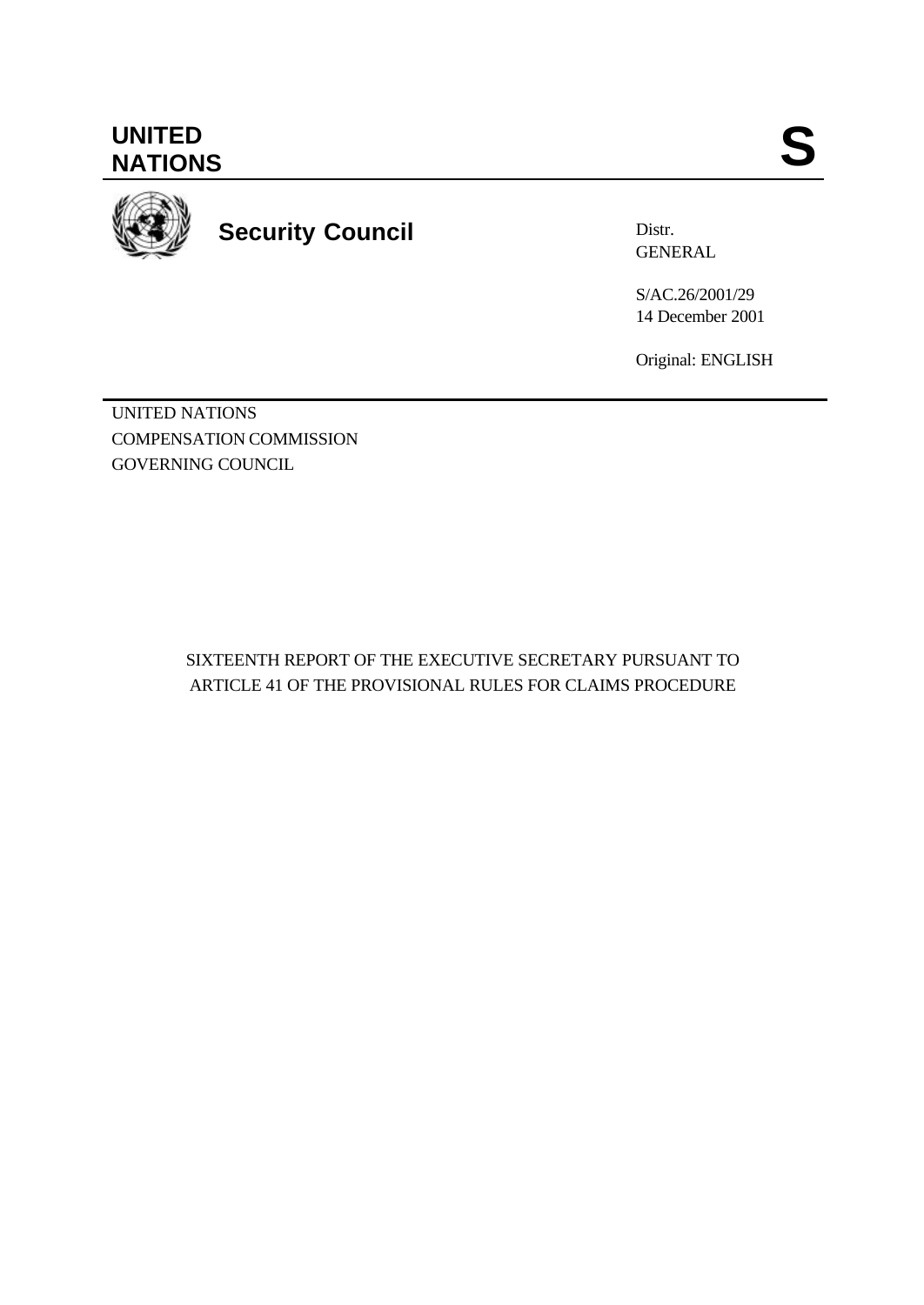## Introduction

1. The present report identifies, pursuant to article 41 of the Provisional Rules for Claims Procedure (S/AC.26/1992/10) (the "Rules"), recommended corrections in the various claims categories since the fifteenth article 41 report (S/AC.26/2001/24). Chapter I of this report contains recommended corrections concerning claims in categories "A" and "C", where the panels of Commissioners have concluded their work. Chapter II of this report provides information concerning requests by claimants for corrections to approved awards under article 41 of the Rules, including a report of the secretariat's review to determine whether or not these requests warrant action under article 41.

## I. RECOMMENDED CORRECTIONS CONCERNING CLAIMS IN CATEGORIES "A" AND "C"

## A. Category "A" corrections

2. Recommendations for corrections to category "A" claims include the following kinds of corrections: duplicate claims; reinstatement of claims previously identified as duplicates; higher to lower amounts; individual to family; and changes to the submitting/responsible entity.

## 1. Duplicate claims

3. Since the fifteenth article 41 report, a total of two claims have been found to be duplicates of other claims awarded compensation in category "A". No compensation should have been awarded for these duplicate claims.

4. Accordingly, as set forth in table 1 below, it is recommended that the awards for these claims be corrected. Table 1 identifies the countries concerned, the instalments to be adjusted, the number of claims affected, and the amounts of the net effect of the adjustment.

| <b>Country</b> | Instalment | Number of claims<br>affected | Amount of net effect<br>(USD) |
|----------------|------------|------------------------------|-------------------------------|
| India          | Fourth     |                              | (2,500.00)                    |
| Sri Lanka      | Fifth      |                              | (4,000.00)                    |
| Total          |            |                              | (6,500.00)                    |

Table 1. Category "A" corrections: duplicate claims

### 2. Reinstatement of claims previously identified as duplicates

5. Forty-five claims from China erroneously found to be duplicates should be reinstated since additional information received from the Government of China shows that the claims relate to different individuals and are not in fact duplicates. One claim from Australia and another claim from Pakistan, which were originally identified as duplicates, should also be reinstated for the same reason.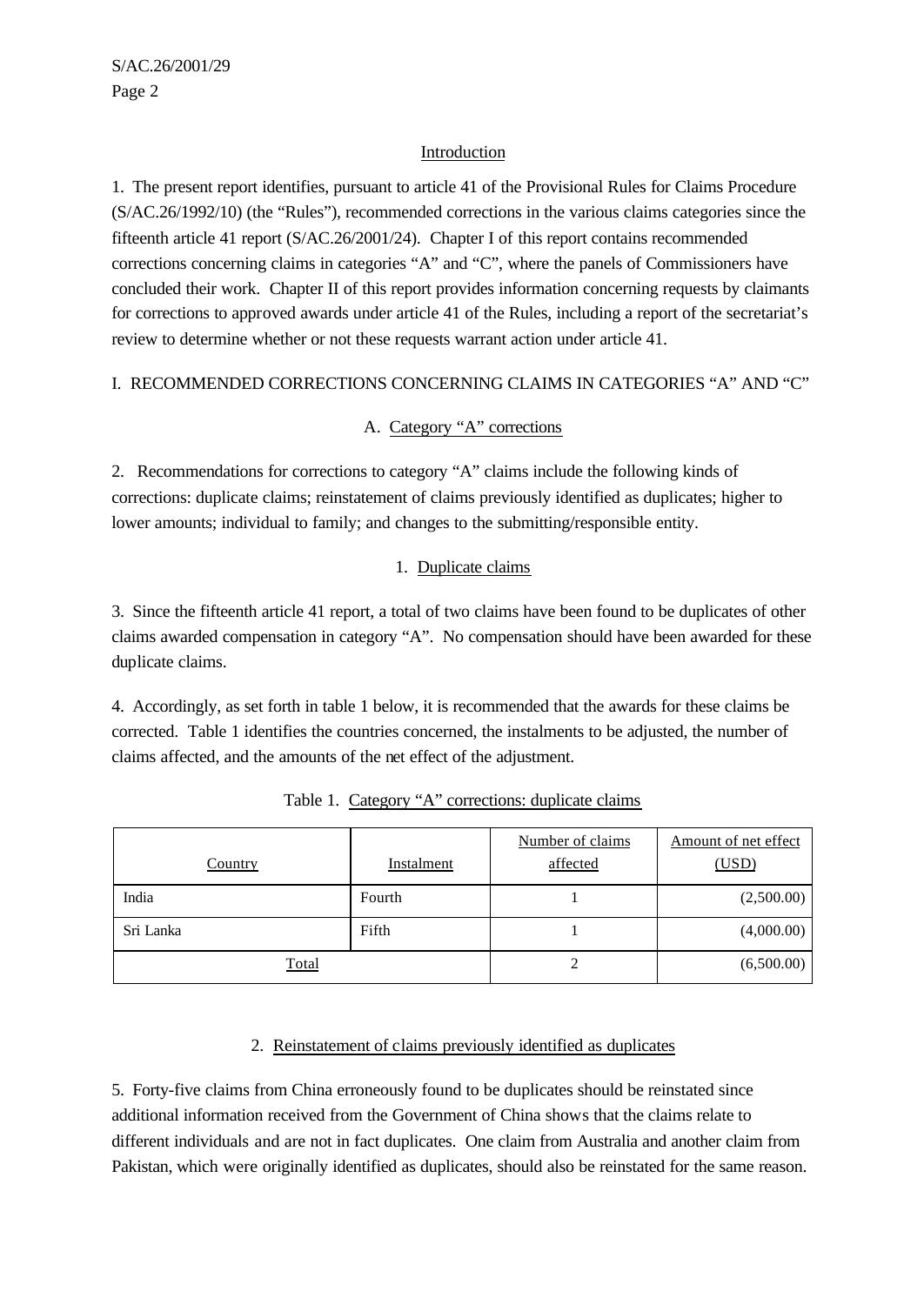6. Accordingly, as set forth in table 2 below, it is recommended that the awards for these claims be corrected. Table 2 identifies the countries concerned, the instalment to be adjusted, the number of claims affected, and the amounts of the net effect of the adjustment.

| <b>Country</b> | Instalment | Number of claims<br>affected | Amount of net effect<br>(USD) |
|----------------|------------|------------------------------|-------------------------------|
| Australia      | Sixth      |                              | 2,500.00                      |
| China          | Sixth      | 45                           | 180,000.00                    |
| Pakistan       | Sixth      |                              | 4,000.00                      |
| Total          |            | 47                           | 186,500.00                    |

Table 2. Category "A" corrections: reinstatement of claims previously identified as duplicates

## 3. Higher to lower amount

7. Decision 21 (S/AC.26/Dec.21 (1994)) of the Governing Council states that "any claimant who has selected a higher amount under category 'A' (USD 4,000 or USD 8,000) and has also filed a category 'B', 'C' or 'D' claim will be deemed to have selected the corresponding lower amount under category 'A'". Twenty two claims have been identified by the Government of Pakistan as having been filed for higher amounts in category "A" by claimants who also have claims in category "C". The awards for these claims should be reduced to awards appropriate to the proper status of the claims.

8. Accordingly, as set forth in table 3 below, it is recommended that the award amounts for the claims be corrected. Table 3 identifies the country concerned, the instalments to be adjusted, the number of claims affected, and the amounts of the net effect of the adjustment.

| Country      | Instalment                | Number of claims<br>affected | Amount of net effect<br>(USD) |
|--------------|---------------------------|------------------------------|-------------------------------|
| Pakistan     | First                     |                              | (1,500.00)                    |
|              | Second                    |                              | (1,500.00)                    |
|              | Sixth                     |                              | (1,500.00)                    |
|              | Special report (Pakistan) | 19                           | (36,000.00)                   |
| <b>Total</b> |                           | 22                           | (40,500.00)                   |

Table 3. Category "A" corrections: higher to lower amount

#### 4. Individual to family

9. One claim from Belgium, due to the information relating to family members being mistakenly not entered in the computer disk submitted to the Commission, resulted in a reduction of the award. The award for this claim should be increased to an amount appropriate to the proper status of the claim.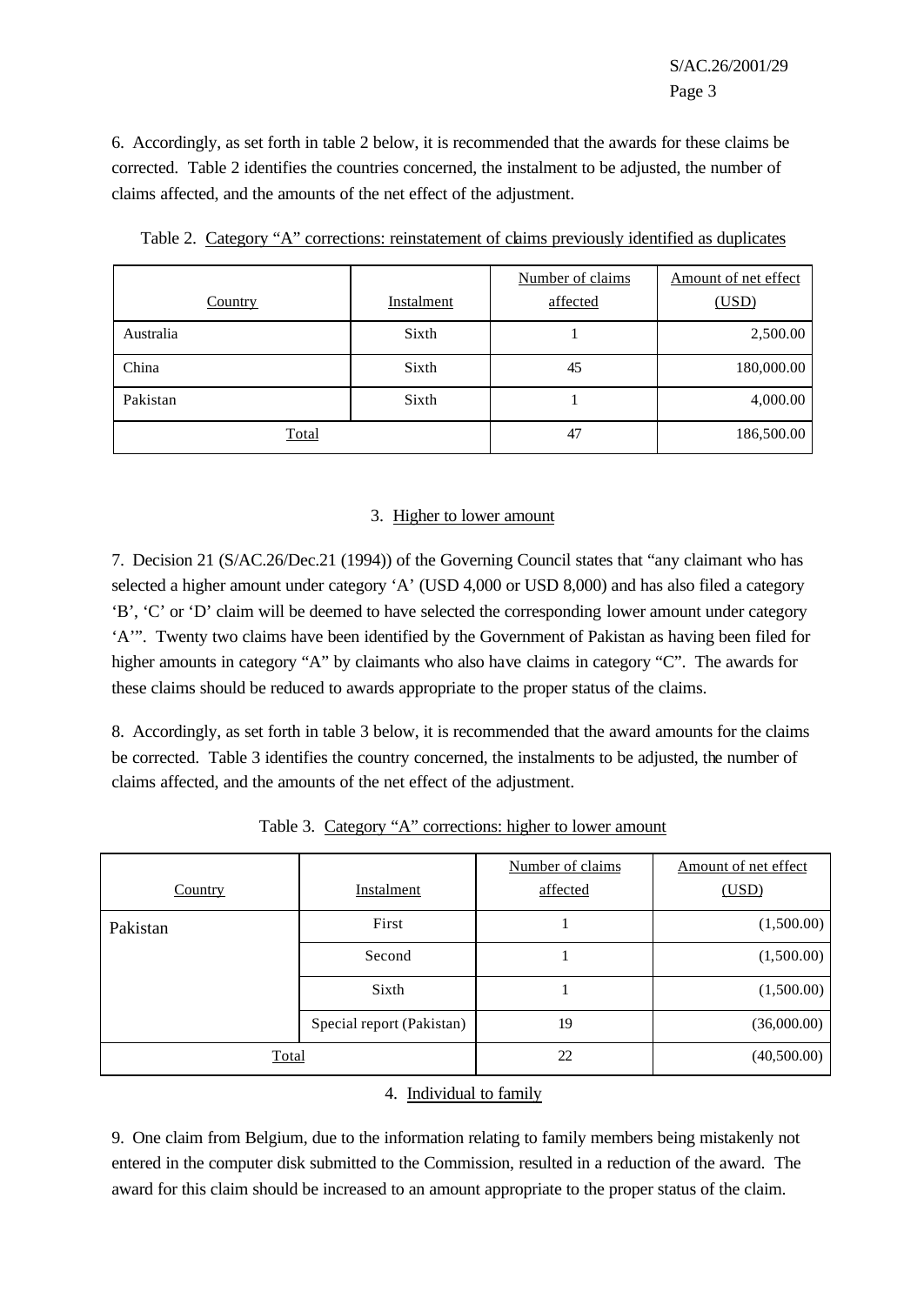S/AC.26/2001/29 Page 4

10. Accordingly, as set forth in table 4 below, it is recommended that the award amount for this claim be corrected. Table 4 identifies the country concerned, the instalment to be adjusted, the number of claims affected, and the amount of net effect of the adjustment.

| <b>Country</b> | Instalment | Number of claims<br>affected | Amount of net effect<br>(USD) |
|----------------|------------|------------------------------|-------------------------------|
| Belgium        | Two        |                              | 2,500.00                      |
| <u>Total</u>   |            |                              | 2,500.00                      |

Table 4. Category "A" corrections: individual to family

5. Change of submitting/responsible entity

11. At the request of the claimant and with the agreement of the Governments concerned, one claim submitted by the Philippines and approved in the sixth instalment should be transferred to Norway.

12. Accordingly, as set forth in table 5 below, it is recommended that this claim be transferred from the Philippines to Norway. Table 5 identifies the countries concerned, the instalment to be adjusted, the number of claims affected, and the amounts of the net effect of the adjustment.

|         |            |                  | ------------     |
|---------|------------|------------------|------------------|
|         |            |                  |                  |
|         |            | Number of claims | Amount of net    |
| Country | Instalment | affected         | effect (<br>LISD |

Table 5. Category "A" corrections: change in submitting/responsible entity corrections

| Philippines<br>. . | Sixth | (00)<br>000 |
|--------------------|-------|-------------|
|                    | - -   |             |

Norway 5,000.00 Sixth 1 5,000.00

#### 6. Summary

13. The recommended corrections in category "A", excluding corrections arising from changes to submitting/responsible entity, concern 72 claims submitted by six Governments resulting in a net increase in the total amount awarded of USD 142,000. Of these claims, the total amount awarded for 48 claims was increased by USD 189,000, and the total amount awarded for 24 claims was decreased by USD 47,000. The recommendations for the first, second, fourth, fifth, sixth and Special (Pakistan) instalments, by country and instalment, are located in tables 1 to 7 of annex I to this report.

# B. Category "C" corrections

14. Recommendations for corrections to category "C" claims include the following kinds of corrections: corrections arising from discrepancies between the electronic and paper claims; duplicate claims; and change of submitting/responsible entity.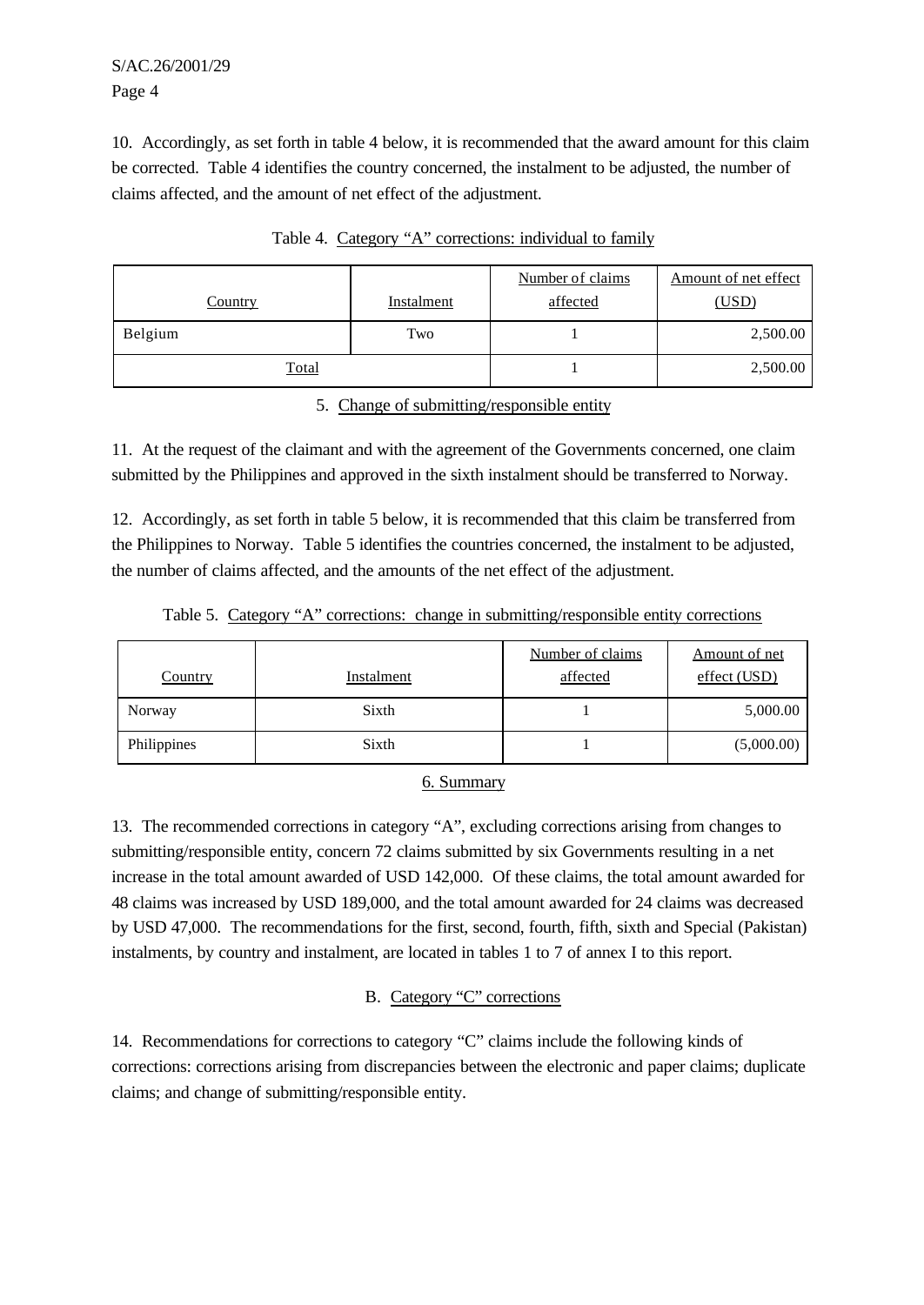#### 1. Corrections arising from discrepancies between the electronic and paper claims

15. Miscellaneous recommendations for corrections to category "C" claims include a request submitted by the Government of the Philippines for review of category "C" claims submitted by 384 Philippine claimants. Using information based only on claimant names as provided by the Philippines, all but 63 of the individuals listed were found in the Commission's database.

16. For all individuals whose category "C" claims were found in the database, the electronic information existing in the database was compared to the paper claims submitted by these individuals. This comparison and review determined that data were missing or erroneously stated in 32 claims so as to affect the outcomes adversely. It is therefore recommended that these 32 claims be corrected accordingly.

17. For the most part, the recommendations for correction in the Philippine claims relate to awarding compensation to claims for mental pain and anguish arising from forced hiding (C1-MPA for forced hiding) that had previously been rejected. The entries in the electronic claims indicated that the claimants had been resident in Saudi Arabia during the relevant period. Pursuant to Governing Council decision 3, all references to detention and hiding are understood to mean detention and hiding within Iraq or Kuwait. However, the review ascertained that where claimants who requested compensation for C1-MPA for forced hiding had also indicated that their sponsors had addresses in Kuwait, the claimants had, in fact, been physically present in Kuwait at the time of Iraq's invasion. In the situations for which corrections are recommended, the claimants had fled to Saudi Arabia with their Kuwaiti employers shortly after 2 August 1990. The fact of their physical presence in Kuwait during the relevant period and the circumstances of their departure from Kuwait rendered them eligible for small amounts of compensation.

18. In addition to the request for review from the Philippines, the secretariat continued to review substantive queries and requests for corrections submitted by other Governments. During the period from March to October 2001, the Commission reviewed approximately 134 additional claims pursuant to requests for corrections. From those reviews, corrections are recommended in respect of 17 additional category "C" claims. All recommendations apply the "C" Panel's methodologies relative to the respective losses and consider only the timely filed information in the Commission's paper claim files.

19. Along with recommendations for correction of losses related to C1-MPA for forced hiding as described in the review of claims submitted by the Philippines, the individual loss elements that most commonly receive recommendations for correction in this report are composed of income-related losses arising principally from employment ("C6-Salary") losses, but also from individual business ("C8-Business") losses. Discrepancies between the electronic and paper claims include omission of losses from the electronic claim or inaccurate entry of amounts or currencies that adversely affected the outcomes for the claimants. Summaries of the "C" Panel's approved recommendations relevant to losses for which correction is recommended are found in the seventh instalment report, (S/AC.26/1999/11), as follows: (a) paragraphs 105 to 112 for C1-MPA for forced hiding; (b) paragraphs 249 to 282 for C6-Salary losses; and (c) paragraphs 327 to 368 for C8-Business losses.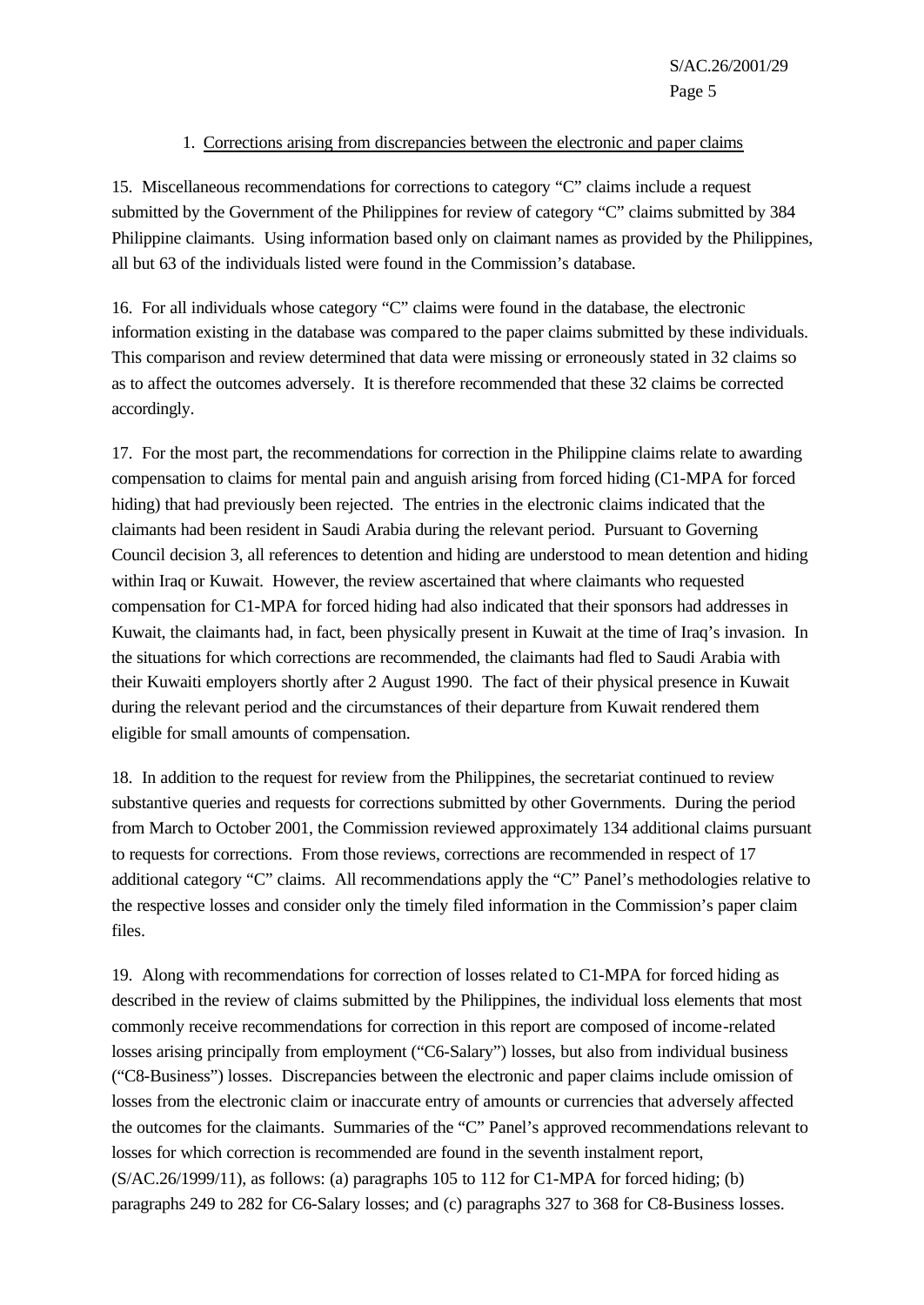S/AC.26/2001/29 Page 6

20. Accordingly, as set forth in table 6 below, it is recommended that the award amounts for 49 claims be corrected. Table 6 identifies the countries or international organizations concerned, the instalments to be adjusted, the number of claims affected, and the amount of net effect of the adjustment.

| Country or international<br>organization | Instalment | Number of claims<br>affected | Amount of net effect<br>(USD) |
|------------------------------------------|------------|------------------------------|-------------------------------|
| Croatia                                  | Sixth      | $\mathbf{1}$                 | 12,872.86                     |
| Egypt                                    | Sixth      | $\mathbf{1}$                 | 22,534.36                     |
| India                                    | Second     | 1                            | 10,931.70                     |
| Jordan                                   | Seventh    | 1                            | 7,266.44                      |
| Kuwait                                   | Fourth     | $\mathbf{1}$                 | 88,754.33                     |
|                                          | Seventh    | $\mathbf{1}$                 | 8,567.81                      |
| Lebanon                                  | Second     | $\overline{2}$               | 39,013.84                     |
| Netherlands                              | Seventh    | $\mathbf{1}$                 | 8,958.10                      |
| Pakistan                                 | Sixth      | $\mathbf{1}$                 | 44,260.05                     |
|                                          | Seventh    | $\mathbf{1}$                 | 47,423.40                     |
| Philippines                              | Fifth      | $\mathbf{1}$                 | 339.51                        |
|                                          | Sixth      | 21                           | 52,990.08                     |
|                                          | Seventh    | $10\,$                       | 34,147.21                     |
| Poland                                   | Seventh    | $\mathbf{1}$                 | 18,000.00                     |
| <b>United Kingdom</b>                    | Fourth     | $\mathbf{1}$                 | 5,000.00                      |
| <b>UNDP</b> Washington                   | Seventh    | $\overline{2}$               | 30,621.49                     |
| <b>UNHCR</b> Geneva                      | Second     | $\mathbf{1}$                 | 14,723.00                     |
| <b>UNRWA Gaza</b>                        | Seventh    | $\mathbf{1}$                 | 14,188.58                     |
| Total                                    |            | 49                           | 460,592.76                    |

Table 6. Category "C" corrections arising from discrepancy between electronic and paper formats

### 2. Duplicate claims

21. One claim reported in the sixth instalment was notified to the Commission by the Government of India as a potential duplicate. A review confirmed that the claim was indeed a duplicate of another claim that was also approved in the sixth instalment and, accordingly, the rejected duplicate claim should be decreased to zero in accordance with the "C" Panel's methodologies. The selection of the valid claim was determined in accordance with the Report and recommendations of the panel of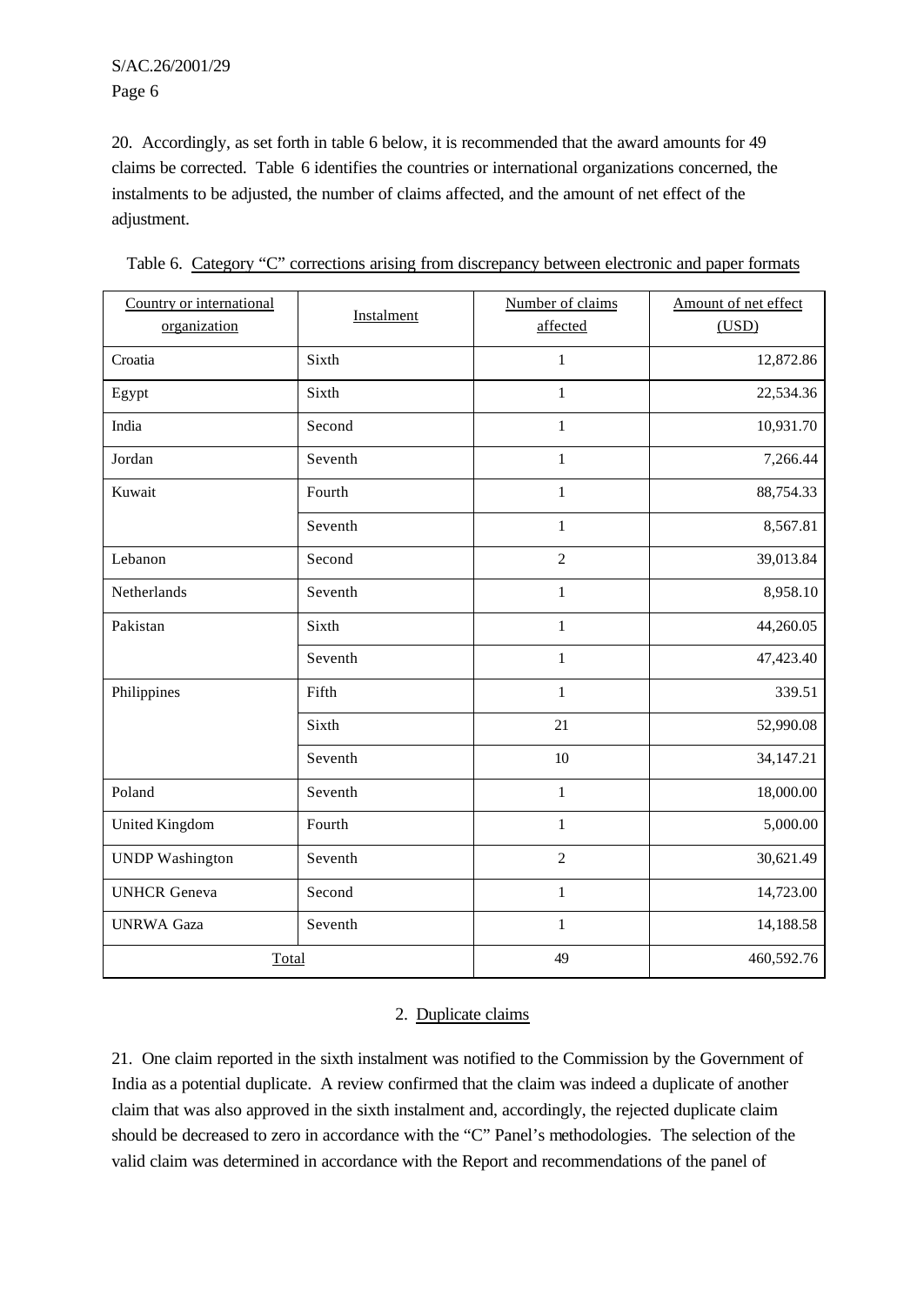Commissioners concerning the seventh instalment of individual claims for damages up to USD 100,000 ("category "C' claims) (S/AC.26/1999/11), as set out at paragraphs 58 and 59.

22. Accordingly, as set forth in table 7 below, it is recommended that the award amount be corrected. Table 7 identifies the country concerned, the instalment to be adjusted, the number of claims affected, and the amount of net effect of the adjustment.

| <b>Country</b> | <b>Instalment</b> | Number of claims<br>affected | Amount of net effect<br>(USD) |
|----------------|-------------------|------------------------------|-------------------------------|
| India          | Sixth             |                              | (7,430.05)                    |
|                | Total             |                              | (7,430.05)                    |

Table 7. Category "C" correction of duplicate claims

#### 3. Corrections arising from requests for change of submitting/responsible entity

23. At the requests of the claimants and with the agreement of the submitting entities concerned, two claims submitted by the Arab Republic of Egypt and approved in the third and fourth instalments, respectively, should be transferred to UNRWA Gaza.

24. At the request of the claimant and with the agreement of the governments concerned, one claim, submitted by India and approved in the sixth instalment, should be transferred to Kuwait. Another claim, at the request of the claimant and with the agreement of the governments concerned, which was submitted by the Philippines and approved in the seventh instalment, should be transferred to Norway.

25. Accordingly, as set forth in table 8 below, it is recommended that two claims be transferred from the Arab Republic of Egypt to UNRWA Gaza, one claim transferred from India to Kuwait and one claim transferred from the Philippines to Norway. Table 8 identifies the countries or international organization concerned, the instalments to be adjusted, the number of claims affected, and the amounts of the net effect of the adjustment.

| Country or international<br>organization | Instalment   | Number of claims<br>affected | Amount of net effect<br>(USD) |
|------------------------------------------|--------------|------------------------------|-------------------------------|
| Egypt                                    | <b>Third</b> |                              | (23, 405.64)                  |
| <b>UNRWA Gaza</b>                        | <b>Third</b> | ٠                            | 23,405.64                     |
| Egypt                                    | Fourth       |                              | (29, 752.28)                  |
| <b>UNRWA Gaza</b>                        | Fourth       |                              | 29,752.28                     |
| India                                    | Sixth        |                              | (1,700.00)                    |
| Kuwait                                   | Sixth        |                              | 1,700.00                      |
| Philippines                              | Seventh      |                              | (28, 251.41)                  |

Table 8. Category "C" corrections arising from requests for change of submitting/responsible entity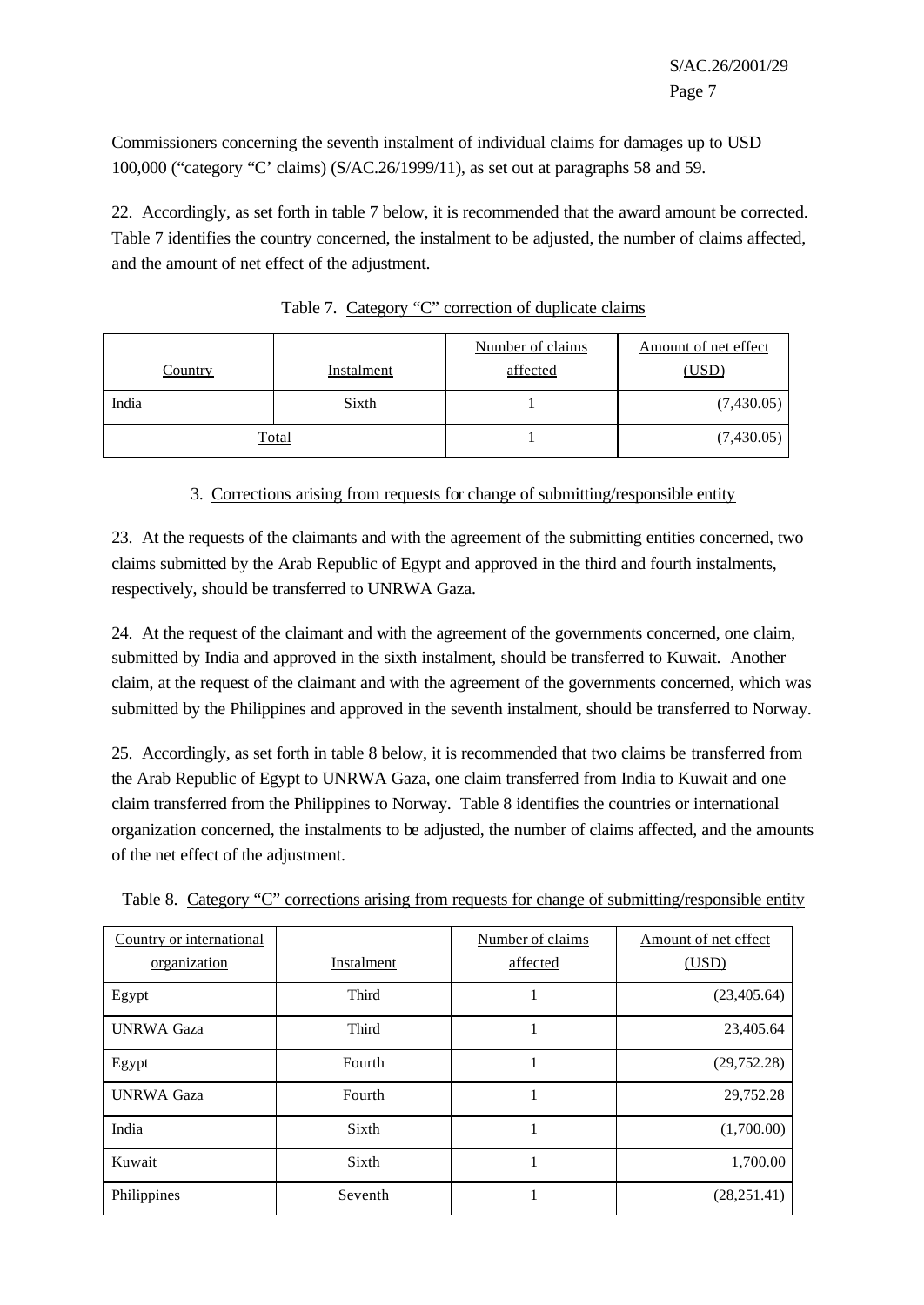| Country or international |            | Number of claims | Amount of net effect |
|--------------------------|------------|------------------|----------------------|
| organization             | Instalment | affected         | $USD^{\circ}$        |
| Norway                   | Seventh    |                  | 28,251.41            |

#### 4. Summary

26. The recommended corrections in category "C", excluding corrections arising from changes to submitting/responsible entity, concern 50 claims submitted by 11 Governments and three international organisations with a net increase of the total amount awarded of USD 453,162.71. Of these claims, the total amount awarded for 49 claims was increased by USD 460,592.76, and the total amount awarded for one claim was decreased by USD 7,430.05. The recommended corrections concerning claims in category "C" for the second, third, fourth, fifth, sixth and seventh instalments by country or international organization, and by instalment, are located in tables 1 to 7 of annex II to this report.

## II. REQUESTS BY CLAIMANTS FOR ARTICLE 41 CORRECTIONS

27. During the period under review, the secretariat has continued its review of requests for corrections submitted under article 41 of the Rules. The requests are outlined below:

(a) In the fourteenth article 41 report (S/AC.26/2001/17), considered by the Governing Council at its thirty ninth session, mention was made of a request from the Permanent Mission of the Kingdom of Morocco in Geneva for reconsideration of Governing Council decision 105 (S/AC.26/Dec.105 (2000)) and the associated report and recommendations of the panel of Commissioners concerning the fourteenth instalment of "E3" claims (S/AC.26/2000/19) with regard to a Moroccan company. Having carefully reviewed all aspects of this request, the Executive Secretary has concluded that no correction of Governing Council decision 105 is necessary and that no action pursuant to article 41 of the Rules is warranted with regard to the claim in question;

(b) On 27 August 2001, the Permanent Mission of the Islamic Republic of Iran requested reconsideration of Governing Council decision 132 (S/AC.26/Dec.132 (2001)) and the associated report and recommendations of the panel of Commissioners concerning the first instalment of "F4" claims (S/AC.26/2001/16) with regard to one claim. Having carefully reviewed all aspects of this request, the Executive Secretary has concluded that no correction of Governing Council decision 132 is necessary and that no action pursuant to article 41 of the Rules is warranted with regard to the claim in question.

(c) During the period under review, the Kuwaiti Public Authority for the Assessment of Compensation for Damages Resulting from Iraqi Aggression ("PAAC") forwarded to the secretariat requests for clarification and reconsideration of Governing Council decisions 77 (S/AC.26/Dec.77 (1999)), 78 (S/AC.26/Dec.78 (1999)), 91 (S/AC.26/Dec.91 (2000)), 93 (S/AC.26/Dec.93 (2000)), 94 (S/AC.26/Dec.94 (2000)), 107 (S/AC.26/Dec.107 (2000)), 108 (S/AC.26/Dec.108 (2000)), and 119 (S/AC.26/Dec.119 (2001)) and the associated reports and recommendations of the panel of Commissioners concerning the second (S/AC.26/1999/17), fourth (S/AC.26/1999/18), third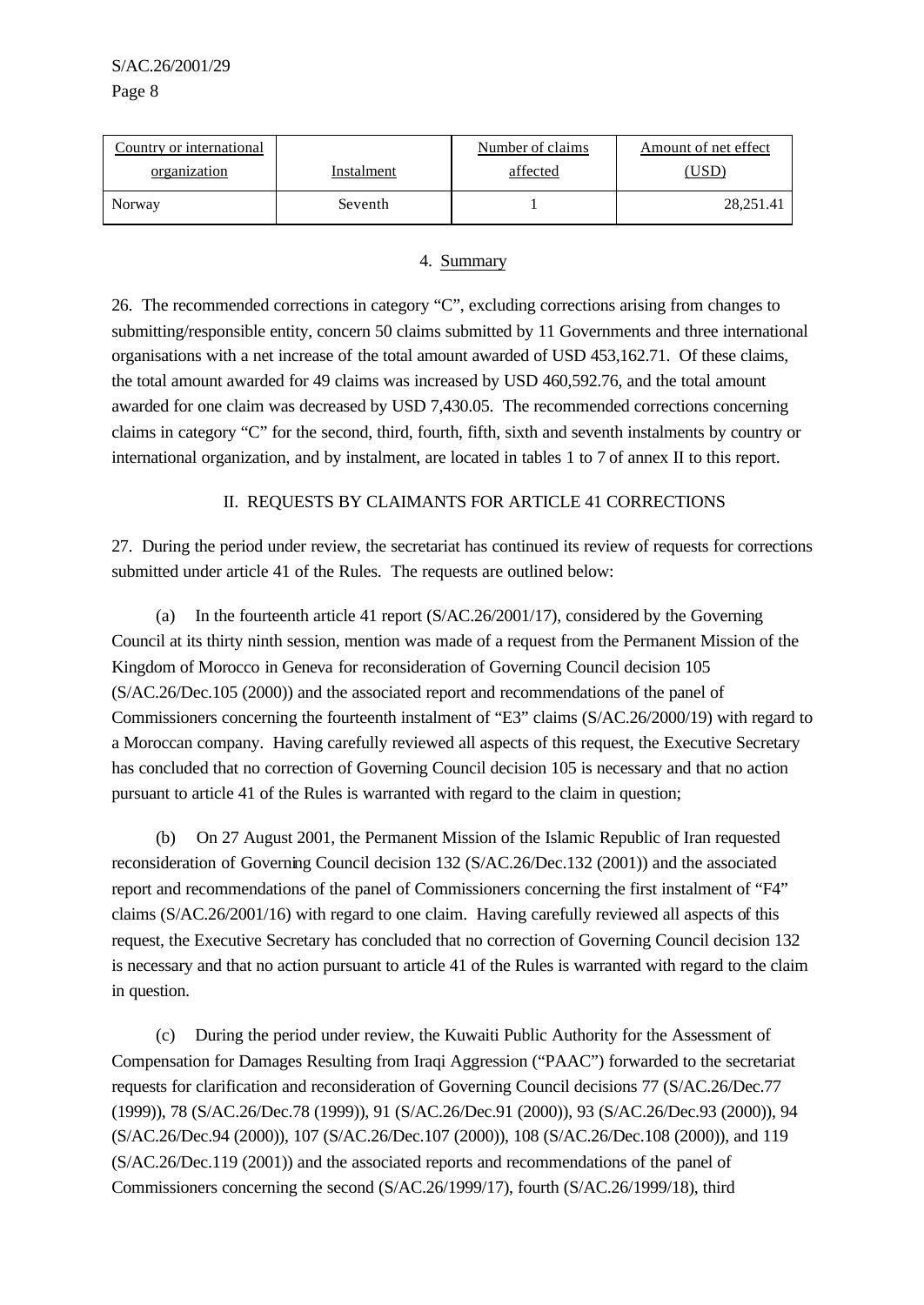(S/AC.26/2000/6), sixth (S/AC.26/2000/8), seventh (S/AC.26/2000/9), tenth (S/AC.26/2000/22) and thirteenth (S/AC.26/2001/5) instalments of "E4" claims, respectively, with regard to twelve Kuwaiti corporate claimants. The responses of the Executive Secretary to the requests filed by PAAC have not yet been conveyed to the claimant country due to the fact that the secretariat's review of the specific claims in question and, as appropriate, consultations with the respective panel of Commissioners, remain ongoing. Details concerning these requests, and the Executive Secretary's recommendations to the Governing Council with respect thereto, will be contained in the Executive Secretary's subsequent article 41 reports to the Governing Council.

(d) On 5 October 2001, the Permanent Mission of India in Geneva requested reconsideration of Governing Council decision 128 (S/AC.26/Dec.128 (2001)) and the associated report and recommendations of the panel of Commissioners concerning the thirteenth instalment of "E3" claims (S/AC.26/2001/12) with regard to one Indian company. The response of the Executive Secretary to the request filed by the Government of India has not yet been conveyed to the claimant country due to the fact that the secretariat's review of the specific claim in question and, where appropriate, consultations with the respective panel of Commissioners, remain ongoing. Details concerning this request, and the Executive Secretary's recommendations to the Governing Council with respect thereto, will be contained in the Executive Secretary's upcoming article 41 reports to the Governing Council.

(e) On 12 October 2001, the Permanent Mission of the Republic of Turkey in Geneva requested reconsideration of Governing Council decision 128 (S/AC.26/Dec.116 (2001)) and the associated report and recommendations of the panel of Commissioners concerning the seventeenth instalment of "E3" claims (S/AC.26/2001/2) with regard to one Turkish company. The response of the Executive Secretary to the request filed by the Government of Turkey has not yet been conveyed to the claimant country due to the fact that the secretariat's review of the specific claim in question and, where appropriate, consultations with the respective panel of Commissioners, remain ongoing. Details concerning this request, and the Executive Secretary's recommendations to the Governing Council with respect thereto, will be contained in the Executive Secretary's upcoming article 41 reports to the Governing Council.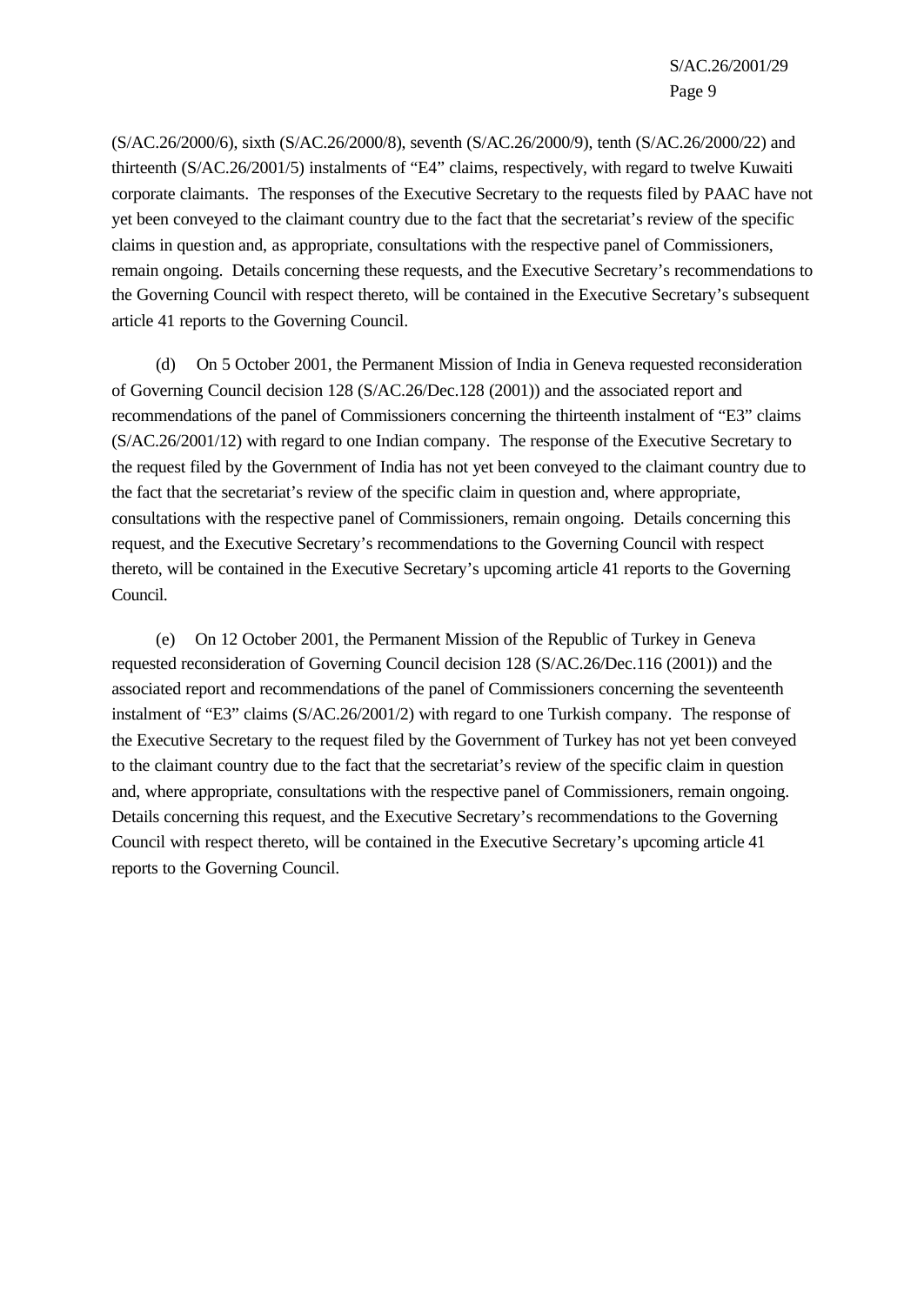### Annex I

# RECOMMENDED CORRECTIONS CONCERNING CATEGORY "A" CLAIMS

1. Based on the recommended corrections reported in paragraphs 3-13 of this report, supra, the category "A" claims aggregate corrected awards by instalment, per country, are as follows:

| Country or international | Previous total award | Corrected total award | Amount of net effect |
|--------------------------|----------------------|-----------------------|----------------------|
| organization             | USD)                 | USD)                  | USD)                 |
| Pakistan                 | 12,083,000.00        | 12,081,500.00         | (1,500.00)           |

#### Table 1. First instalment category "A" claims corrections

| Table 2. Second instalment category "A" claims corrections |
|------------------------------------------------------------|
|------------------------------------------------------------|

| Country or international<br>organization | Previous total award<br>(USD) | Corrected total award<br>(USD) | Amount of net effect<br>(USD) |
|------------------------------------------|-------------------------------|--------------------------------|-------------------------------|
| Belgium                                  | 14,500.00                     | 17,000.00                      | 2,500.00                      |
| Pakistan                                 | 19,499,500.00                 | 19,498,000.00                  | 1,500.00                      |

## Table 3. Fourth instalment category "A" claims corrections

| Country or international | Previous total award | Corrected total award | Amount of net effect |
|--------------------------|----------------------|-----------------------|----------------------|
| organization             | USD)                 | [USD                  | (USD)                |
| India                    | 146,245,000.00       | 146,242,500.00        | (2,500.00)           |

## Table 4. Fifth instalment category "A" claims corrections

| Country or international | Previous total award | Corrected total award | Amount of net effect |
|--------------------------|----------------------|-----------------------|----------------------|
| organization             | USD)                 | USD)                  | USD).                |
| Sri Lanka                | 69,710,500.00        | 69,706,500.00         | (4,000.00)           |

# Table 5. Sixth instalment category "A" claims corrections

| Country or international | Previous total award | Corrected total award | Amount of net effect |
|--------------------------|----------------------|-----------------------|----------------------|
| organization             | (USD)                | (USD)                 | (USD)                |
| Australia                | 64,500.00            | 67,000.00             | 2,500.00             |
| China                    | 408,000.00           | 588,000.00            | 180,000.00           |
| Norway                   | 0.00                 | 5,000.00              | 5,000.00             |
| Pakistan                 | 46,239,500.00        | 46,242,000.00         | 2,500.00             |
| Philippines              | 60,718,500.00        | 60,713,500.00         | (5,000.00)           |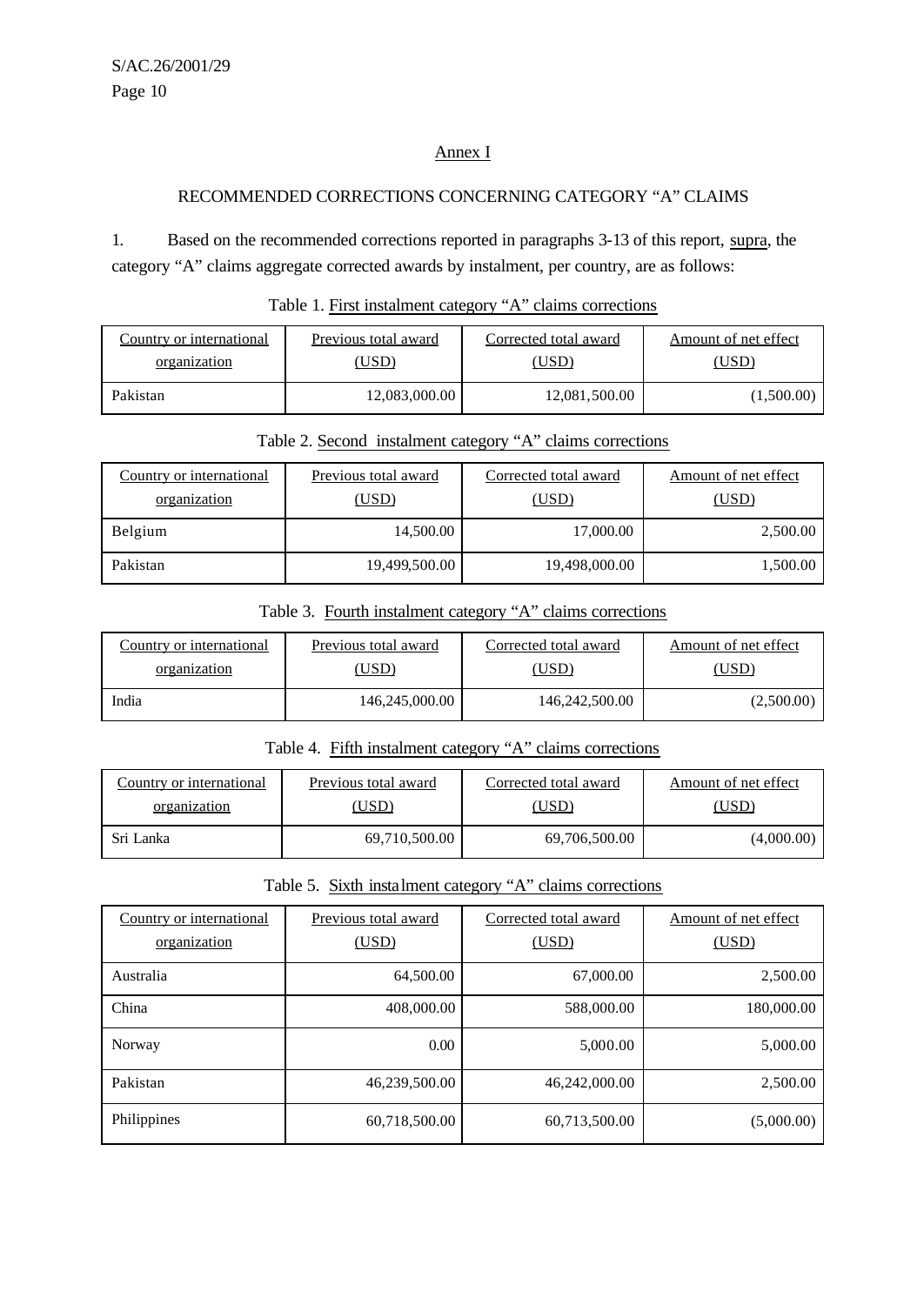| Country or international | Previous total award | Corrected total award | Amount of net effect |
|--------------------------|----------------------|-----------------------|----------------------|
| organization             | USD)                 | (USD)                 | (USD)                |
| Pakistan                 | 2,550,500.00         | 2,514,500.00          | (36,000.00)          |

Table 6. Special instalment category "A" claims corrections

2. Based on the above corrections, the revised category "A" claim total recommended awards by instalment are as follows:

| Instalment         | Previous total award (USD) | Corrected total award<br>(USD) | Amount of net effect<br>(USD) |
|--------------------|----------------------------|--------------------------------|-------------------------------|
| First              | 189,584,500.00             | 189,583,000.00                 | (1,500.00)                    |
| Second             | 641,208,500.00             | 641,209,500.00                 | 1,000.00                      |
| Fourth             | 732.564.500.00             | 732,562,000.00                 | (2,500.00)                    |
| Fifth              | 782,592,500.00             | 782,588,500.00                 | (4,000.00)                    |
| Sixth              | 315,437,000.00             | 315,622,000.00                 | 185,000                       |
| Special (Pakistan) | 2,550,500.00               | 2,514,500.00                   | (36,000.00)                   |

# Table 7. Recommended corrected total awards for category "A" claims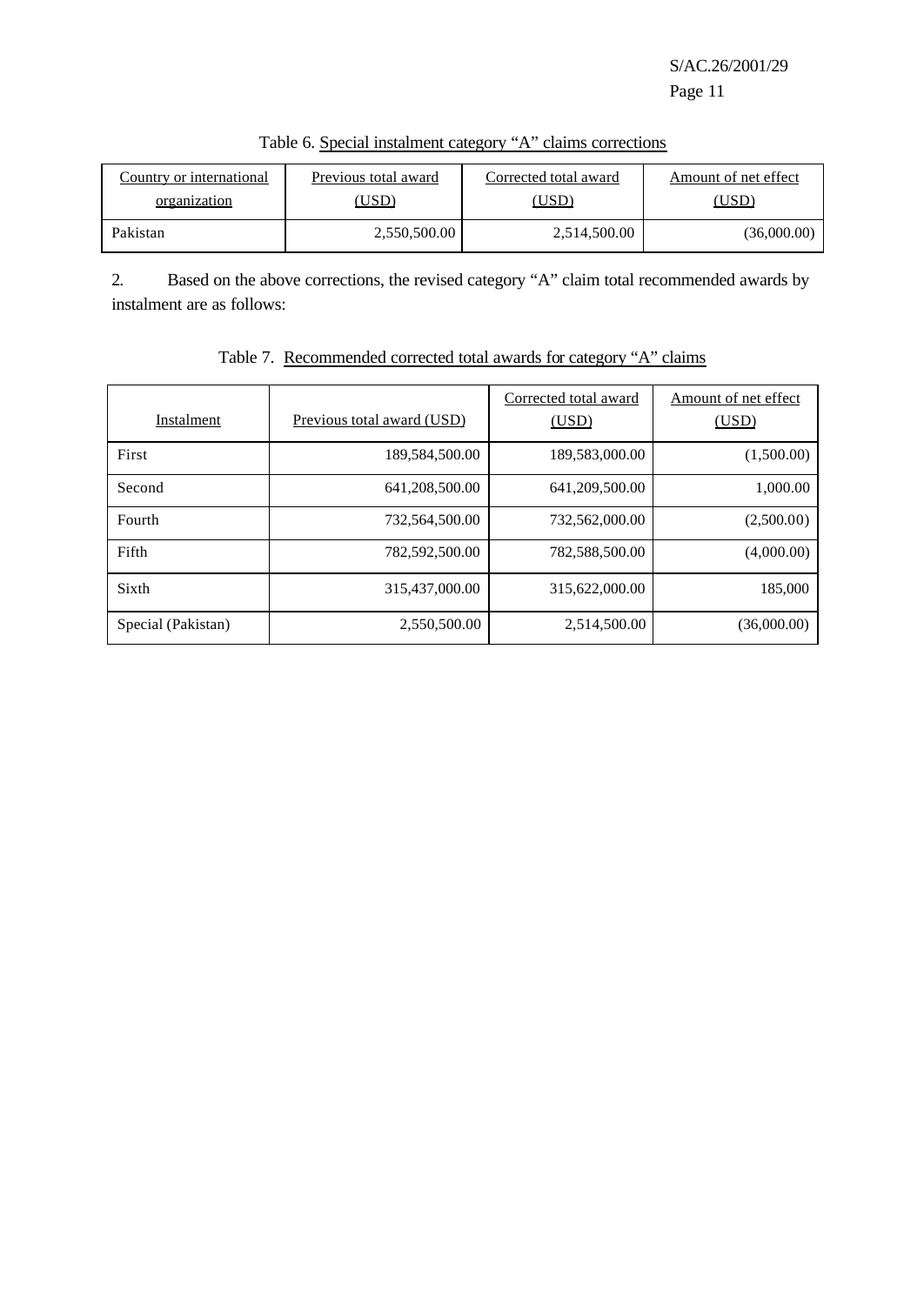## Annex II

# RECOMMENDED CORRECTIONS CONCERNING CATEGORY "C" CLAIMS

1. Based on the recommended corrections reported in paragraphs 15 to 26 of this report, supra, the category "C" claims aggregate corrected awards by instalment, per country or international organizations, are as follows:

| Country or international<br>organization | Previous total award<br>(USD) | Corrected total award<br>(USD) | Amount of net effect<br>(USD) |
|------------------------------------------|-------------------------------|--------------------------------|-------------------------------|
| India                                    | 70,386,164.01                 | 70,397,095.71                  | 10,931.70                     |
| Lebanon                                  | 26,657,794.75                 | 26,696,808.59                  | 39,013.84                     |
| <b>UNHCR</b> Geneva                      | 40,094.41                     | 54,817.41                      | 14,723.00                     |

#### Table 1. Second instalment category "C" claims corrections

# Table 2. Third instalment category "C" claims corrections

| Country or international<br>organization | Previous total<br>award (USD) | Corrected total award<br>(USD) | Amount of net effect<br>(USD) |
|------------------------------------------|-------------------------------|--------------------------------|-------------------------------|
| Egypt                                    | 116,476,556.15                | 116,453,150.51                 | (23,405.64)                   |
| <b>UNRWA Gaza</b>                        | 8,598.62                      | 32,004.26                      | 23,405.64                     |

Table 3. Fourth instalment category "C" claims corrections

| Country or international<br>organization | <b>Previous total</b><br>award (USD) | Corrected total award<br>(USD) | Amount of net effect<br>(USD) |
|------------------------------------------|--------------------------------------|--------------------------------|-------------------------------|
| Egypt                                    | 124,933,836.21                       | 124,904,083.93                 | (29, 752.28)                  |
| Kuwait                                   | 418, 485, 571. 52                    | 418,574,325.85                 | 88,754.33                     |
| United Kingdom                           | 13,262,664.13                        | 13,267,664.13                  | 5,000.00                      |
| <b>UNRWA Gaza</b>                        | 9,204.15                             | 38,956.43                      | 29,752.28                     |

| Table 4. Fifth instalment category "C" claims corrections |  |
|-----------------------------------------------------------|--|
|                                                           |  |

| Country or international | Previous total | Corrected total award | Amount of net effect |
|--------------------------|----------------|-----------------------|----------------------|
| organization             | award (USD)    | <u>'USD)</u>          | (USD)                |
| Philippines              | 7,866,442.32   | 7,866,781.83          | 339.51               |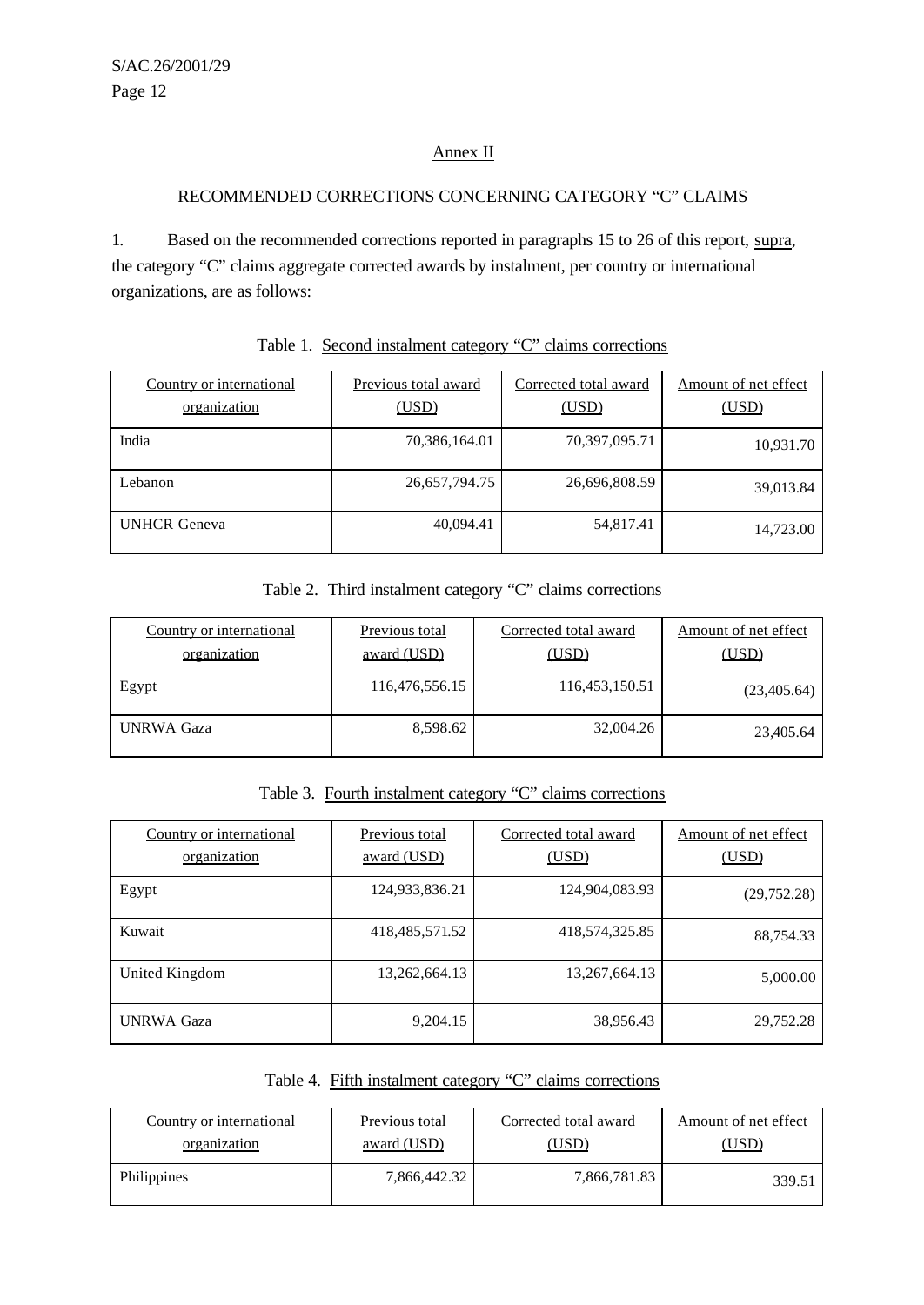| Country or international<br>organization | Previous total<br>award (USD) | Corrected total award<br>(USD) | Amount of net effect<br>(USD) |
|------------------------------------------|-------------------------------|--------------------------------|-------------------------------|
| Croatia                                  | 186, 185. 48                  | 199,058.34                     | 12,872.86                     |
| Egypt                                    | 97,707,560.65                 | 97,730,095.01                  | 22,534.36                     |
| India                                    | 104,972,916.39                | 104,963,786.34                 | (9,130.05)                    |
| Kuwait                                   | 45,917,987.69                 | 45,919,687.69                  | 1,700.00                      |
| Pakistan                                 | 37, 397, 445. 24              | 37,441,705.29                  | 44,260.05                     |
| Philippines                              | 10,807,599.11                 | 10,860,589.19                  | 52,990.08                     |

#### Table 5. Sixth instalment category "C" claims corrections

Table 6. Seventh instalment category "C" claims corrections

| Country or international<br>organization | Previous total<br>award (USD) | Corrected total award<br>(USD) | Amount of net effect<br>(USD) |
|------------------------------------------|-------------------------------|--------------------------------|-------------------------------|
| Jordan                                   | 283,065,883.77                | 283,073,150.21                 | 7,266.44                      |
| Kuwait                                   | 788,898,228.35                | 788,906,796.16                 | 8,567.81                      |
| <b>Netherlands</b>                       | 832, 385. 72                  | 841, 343. 82                   | 8,958.10                      |
| Norway                                   | 22,465.73                     | 50,717.14                      | 28,251.41                     |
| Pakistan                                 | 74,616,436.77                 | 74,663,860.17                  | 47,423.40                     |
| Philippines                              | 10,360,368.51                 | 10,366,264.31                  | 5,895.80                      |
| Poland                                   | 751,135.33                    | 769,135.33                     | 18,000.00                     |
| <b>UNDP</b> Washington                   | 1,131,649.87                  | 1,162,271.36                   | 30,621.49                     |
| <b>UNRWA Gaza</b>                        | 6,767,301.03                  | 6,781,489.61                   | 14,188.58                     |

2. Based on the above corrections, the revised category "C" claim total awards by instalment are as follows:

Table 7. Recommended corrected total awards for category "C" claims

| Instalment | Previous total | Corrected total award | Amount of net effect |
|------------|----------------|-----------------------|----------------------|
|            | award (USD)    | (USD)                 | USD)                 |
| Second     | 431,980,551.63 | 432,045,220.17        | 64,668.54            |